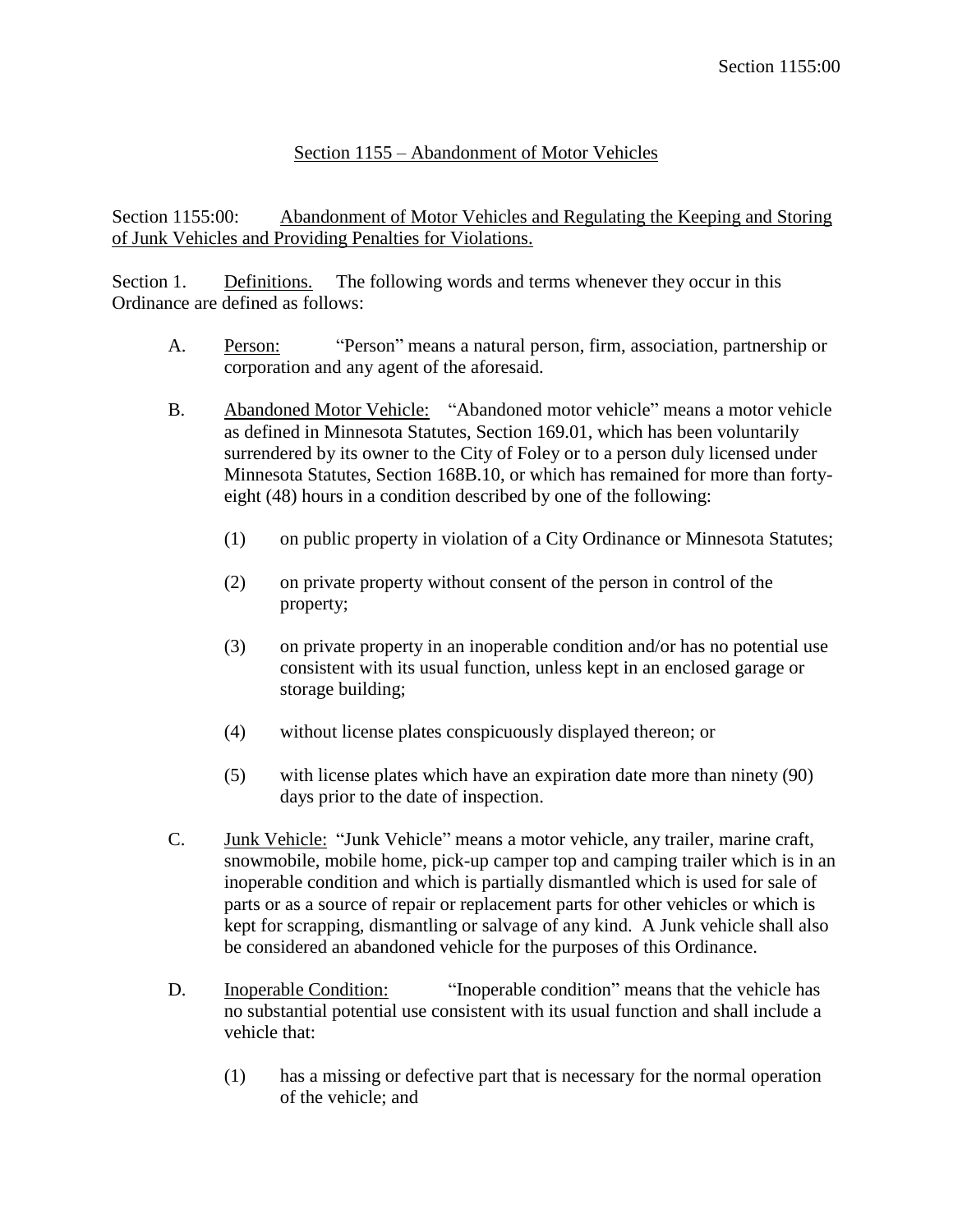- (2) is stored on blocks, jacks or other supports; or
- (3) does not have a current vehicle license.
- E. Abandoned Motor Vehicle Exemptions: For the purpose of this Ordinance the following vehicles shall not be considered abandoned motor vehicles:
	- (1) a classic or pioneer car as defined in Minnesota Statutes, Section 168.10, provided that it is kept secure and as long as it has substantial potential further use consistent with its usual functions.
	- (2) vehicles on the premises of a motor vehicle and parts dealer, junkyard, junk dealer, motor vehicle salvage dealer, automobile repair garage or body shop;
	- (3) a vehicle screened from the view adjacent residences and public streets by landscaping or fencing or kept in an enclosed garage or storage building; or
	- (4) a vehicle which is registered to the owner or occupant of the property and which is being kept for repair on the property; provided that the vehicle is kept no longer than thirty (30) days in a disabled condition and is kept secure from entry; and provided that only one disabled vehicle may be kept on the property at any given time.
- F. Vital Component Parts: "Vital component parts" means those parts of a motor vehicle that are essential to the mechanical functioning of the vehicle including but not limited to, the motor, drive train and wheels.

Section II. Vehicles Constituting a Public Nuisance. Abandoned and junk vehicles are declared to be a nuisance and may be abated as provided herein or as provided under any City Ordinance or Minnesota Statutes. Any vehicle, whether occupied or not, that is found stopped, standing or parked in violation of any City Ordinance or Minnesota Statutes or that is reported stolen or that is found impeding firefighting, snow removal, or plowing or the orderly flow of traffic, is declared to be a public nuisance and may be abated as provided herein or as provided under City Ordinances or Minnesota Statues. All vehicles not removed from the public streets or right-of-way after a snowfall and after notice has been posted for snowplowing purposes, are hereby declared to be a public nuisance and may be removed as provided in this Ordinance.

## Section III. Impoundment of Abandoned Motor Vehicles.

(1) The Police Department or community service officer may take into custody and impound any abandoned motor vehicle.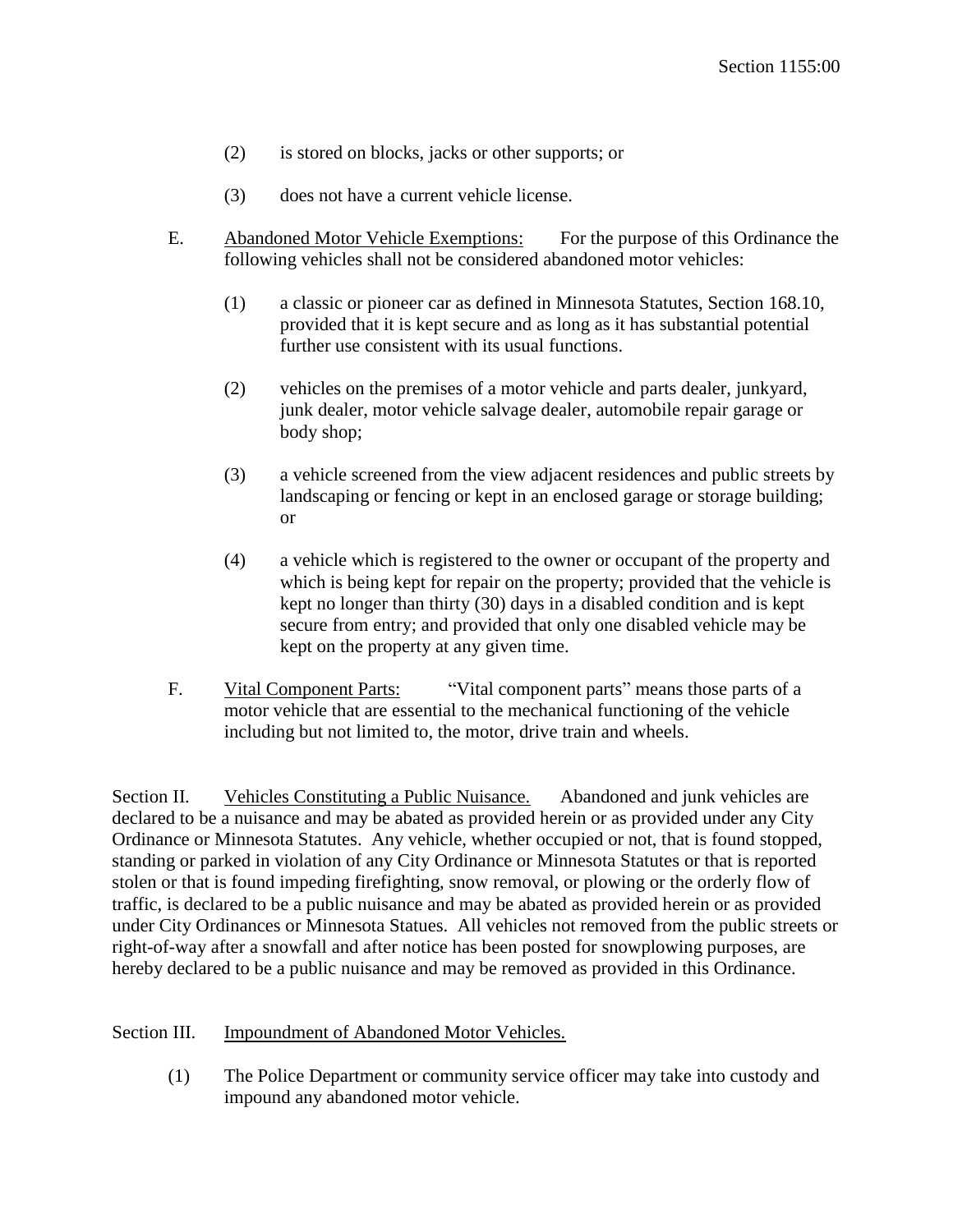- (2) The Police Department or community service officer shall give a five (5) day notice to the owner prior to the impoundment of an abandoned vehicle.
- (3) When an abandoned motor vehicle is taken into custody, the Police Department or community service officer shall give notice of the taking within ten (10) days. The notice shall set forth the date and place of the taking, the year and make, model and serial number of the abandoned motor vehicle and the place where the vehicle is being held. The Police Department or community service officer shall inform the owner and any lienholders of the right to claim the vehicle under Section III, paragraph 4 and shall state that failure of the owner and lienholder to exercise the right to reclaim the vehicle shall be deemed a waiver by them of all right, title and interest in the vehicle and consent to the sale of the vehicle at a public auction pursuant to Section III, paragraph 5.
- (4) The owner or any lienholder of an abandoned motor vehicle shall have a right to reclaim any such vehicle from the city, upon payment of all towing and storage charges resulting from the taking of the vehicle into custody within fifteen (15) days after the date of the notice required by Section III, paragraph 3.
- (5) An abandoned motor vehicle taken into custody and not reclaimed under Section III paragraphs 3 and 4, shall be sold to the highest bidder at public auction or sale following two (2) weeks published notice thereof. The purchaser shall be given a receipt which shall be sufficient title to dispose of the vehicle, the receipt shall also entitle the purchaser to register the vehicle and receive a Certificate of Title, free and clear of all liens and claims of ownership.
- (6) When an abandoned motor vehicle is more than seven (7) model years of age, is lacking vital component parts and does not display a license plate currently valid in Minnesota or in any other state or foreign country, it shall immediately be eligible for sale at public auction and shall not be subject to notification, reclamation or title provisions or Section III paragraph 3 or 4.
- (7) From the proceeds of sale or abandoned motor vehicle, the City shall reimburse itself for the cost of towing, preserving and storing the vehicle and all notice and publication costs incurred pursuant to this Ordinance. Any remainder from the proceeds of the sale shall be held for the owner of the vehicle or entitled lienholder for ninety (90) days and then shall be deposited in the treasury of the City.

Section IV. Report of Impoundment. Any Police Officer or community service officer directing the impounding of any motor vehicle shall prepare a report of description of such motor vehicle which report shall include the following: year and make of the motor vehicle, license number, model and the serial number if such information can be reasonably obtained, the number of tires, tools and other separate articles of personal property included in the vehicle; a general description of the vehicle with regard to the condition or damaged parts and such other information as shall be necessary to describe adequately the vehicle and property. The original and one (1) copy of said report shall be filed in the Police Department. A copy shall be delivered to the City Clerk.